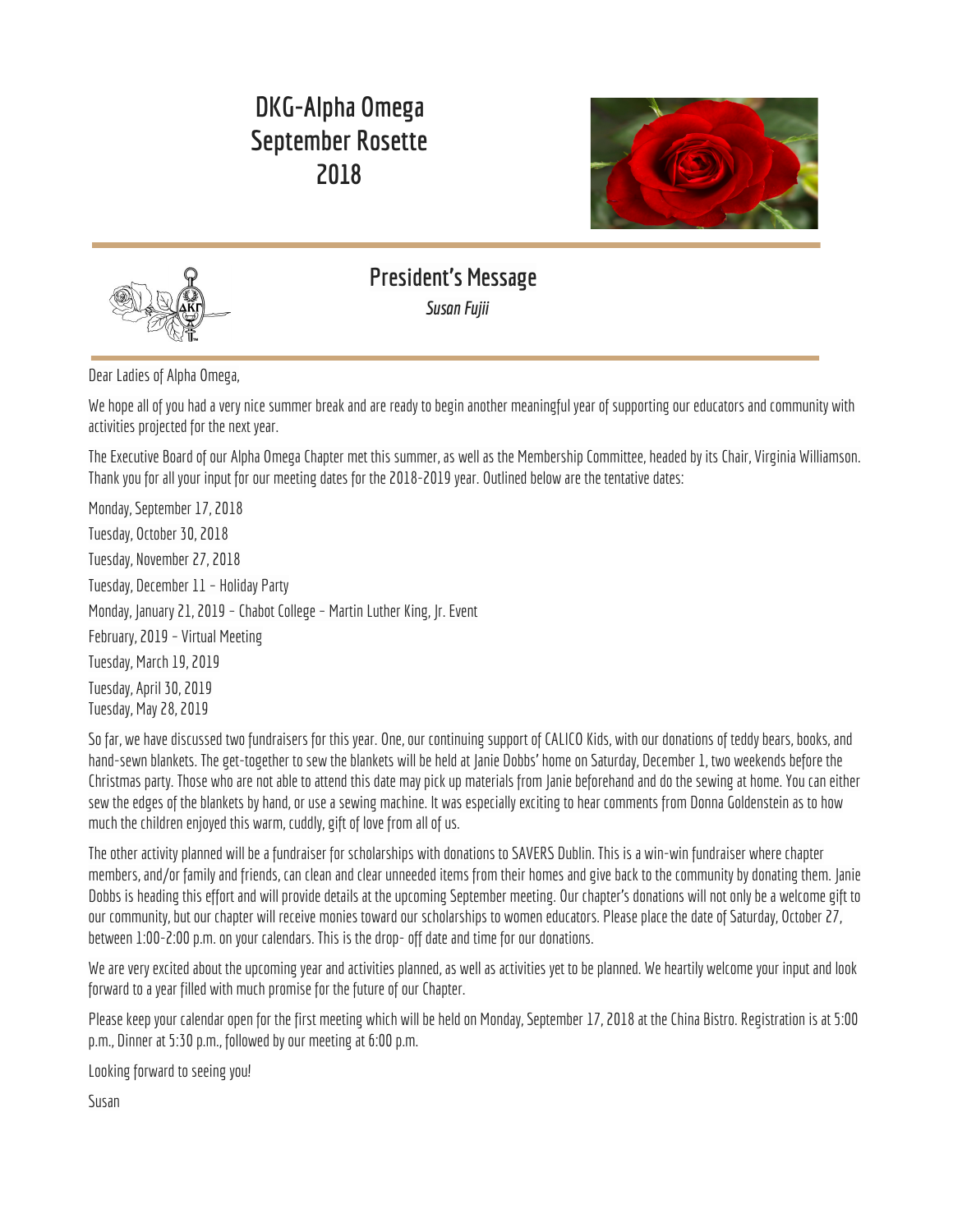

# **Alpha Omega Chapter, Delta Kappa Gamma May 23, 2018**

Ĵ

*Marilyn Baker-Madsen, RecordingSecretary*

**Present:** Marilyn Baker-Madsen, Karin Bercovitz, Barbara Bishr, Janie Dobbs,SusanFujii,Elisabeth Gieger, Mary Ann Gonsalves, Linda Henika, Nonnie Moore, Nancy Wales, Virginia Williamson

**Guests:** Carl Baker-Madsen, Lindsay Dobbs, Renee Rettig, Dorothy Ritchie, Wade Ritchie The May Meeting was held at Books on B owned by Renee Rettig and hosted by Carl and Marilyn Baker-Madsen as a fundraiser for the Alpha Omega Chapter of Delta Kappa Gamma. Members completed a Book Quiz as they enjoyed finger foods and wine tasting.

**Book Quiz, Book Talks & Summer Reading List:** Carl asked thegroupfor their responses onthequiz whichrequired the takers to matchthe quote to the corresponding book title and author. The second quiz required takers to match literary characters with their "sidekicks" and for extra credit to match the authors to their characters. Carl and Marilyn directed members attention to the Summer Reading List and "book talked" each recommendation.

**Call to Order:** The meeting was called to order by President Susan Fujii at 7:05pm.

**Preliminary Approval of Board of Directors for Biennium 2018-2020: A ballot with proposed officers Susan Fujii, President; Virginia** Williamson, Vice President; Nonnie Moore & Susan Levy, Co-Treasurers; Marilyn Baker-Madsen, Recording Secretary; Barbara Bishr & Janie Dobbs, Newsletter Editors; was distributed to members for their vote.

**Approval of FUNDrive Fundraiser:** Janie Dobbs presented information regarding a fundraiser for our Chapter that would entail collecting soft goods (clothing, shoes, bedding, etc.), and hard goods (electrical items, toys & games, kitchen items, etc.) that would be weighed by the pound. Each pound of soft goods would earn \$0.20 and each pound of hard goods would earn \$0.10. It is estimated 167/30 pound bags of soft goods would bring in \$1000.00. Janie recommended that our Chapter consider doing this drive on October 27, 2018 and believes we could probably raise \$500.00. Several members volunteered to serve as drop off points for bags and will transport them to a Savers location. It was moved by Barbara Bishr and seconded by Nonnie Moore to conduct this fundraiser in October. The motion was approved.

**Adjournment:** The meeting was adjourned at 7:20pm.

Next Meeting: Our meeting on Monday, September 17, 2018 will be held at Chef's Experience China Bistro; registration at 5pm, followed by a buffet dinner and meeting.

Respectfully Submitted,

Marilyn Baker-Madsen Recording Secretary

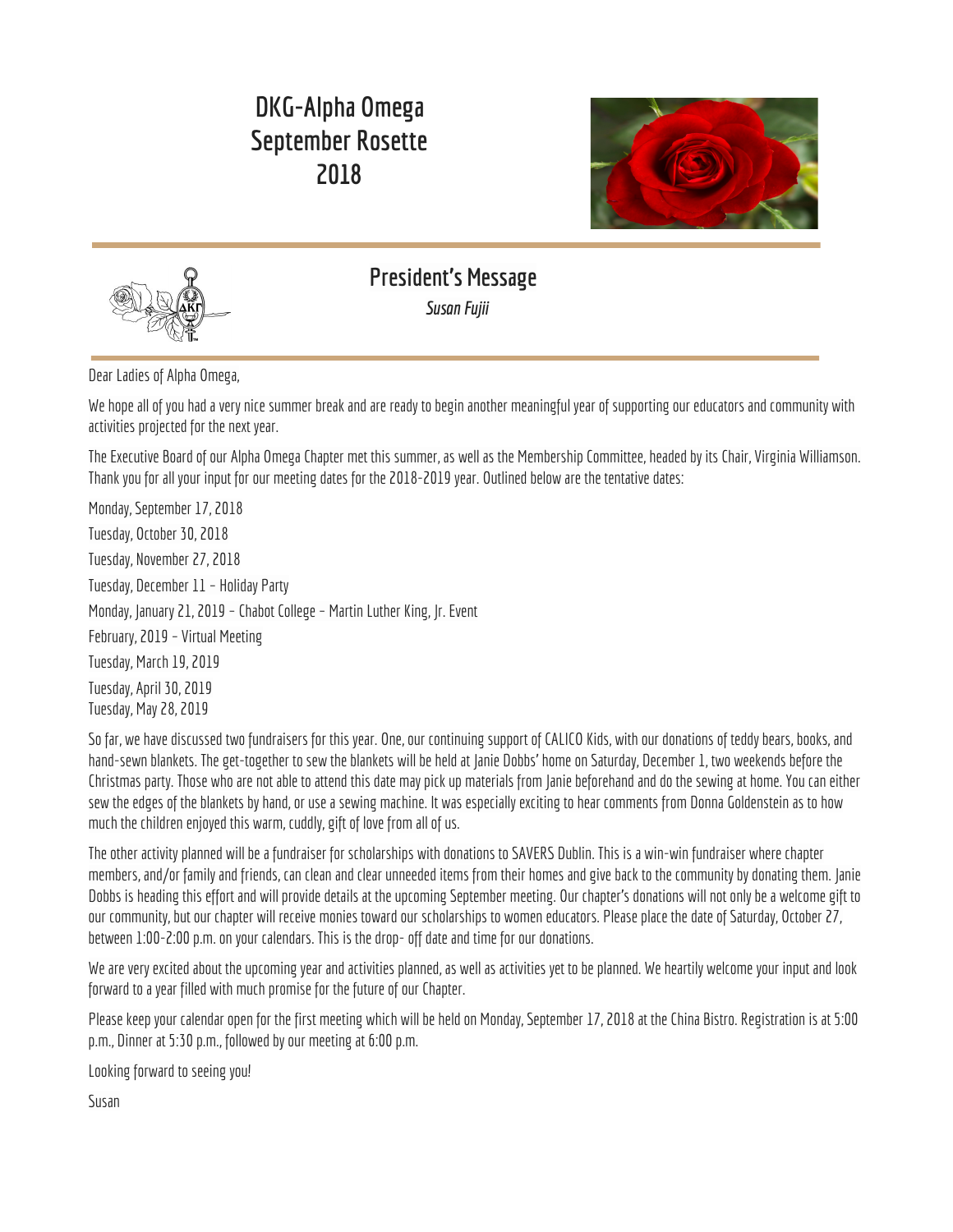

ĵ

## **SEPTEMBER <sup>17</sup> MEETING**



ľ

ĵ

China Bistro

Registration at 5:00. Dinner at 5:30. Meeting following. Please click on the RSVP link below.

<https://goo.gl/forms/hbt5dNnyONpTagIm1>

(It helps to right click on the link and then select "open link. Or you can copy the link and paste it in your browser.)

If for some reason you are unable to open the link, please contact Nonnie Moore at 510-507-2944 or email [nonniemoore303@gmail.com](mailto:nonniemoore303@gmail.com)

### **COME LEARN ABOUT OUR FUNDRAISER IN OCTOBER AND HELP PLAN FOR AN EXCITING YEAR! HOPE TO SEE YOU THERE!**



ĵ ĵ

**¬**

## **Treasurer's Report**

*Nonnie Moore*

**¬ ¬**

**¬**

| Total Awards: Three (3) totaling \$3000.00                                    |  |
|-------------------------------------------------------------------------------|--|
|                                                                               |  |
|                                                                               |  |
| Membership as of June 30, 2018 = 38 members (29 Active, 9 Reserve) $\sqrt{E}$ |  |

**¬**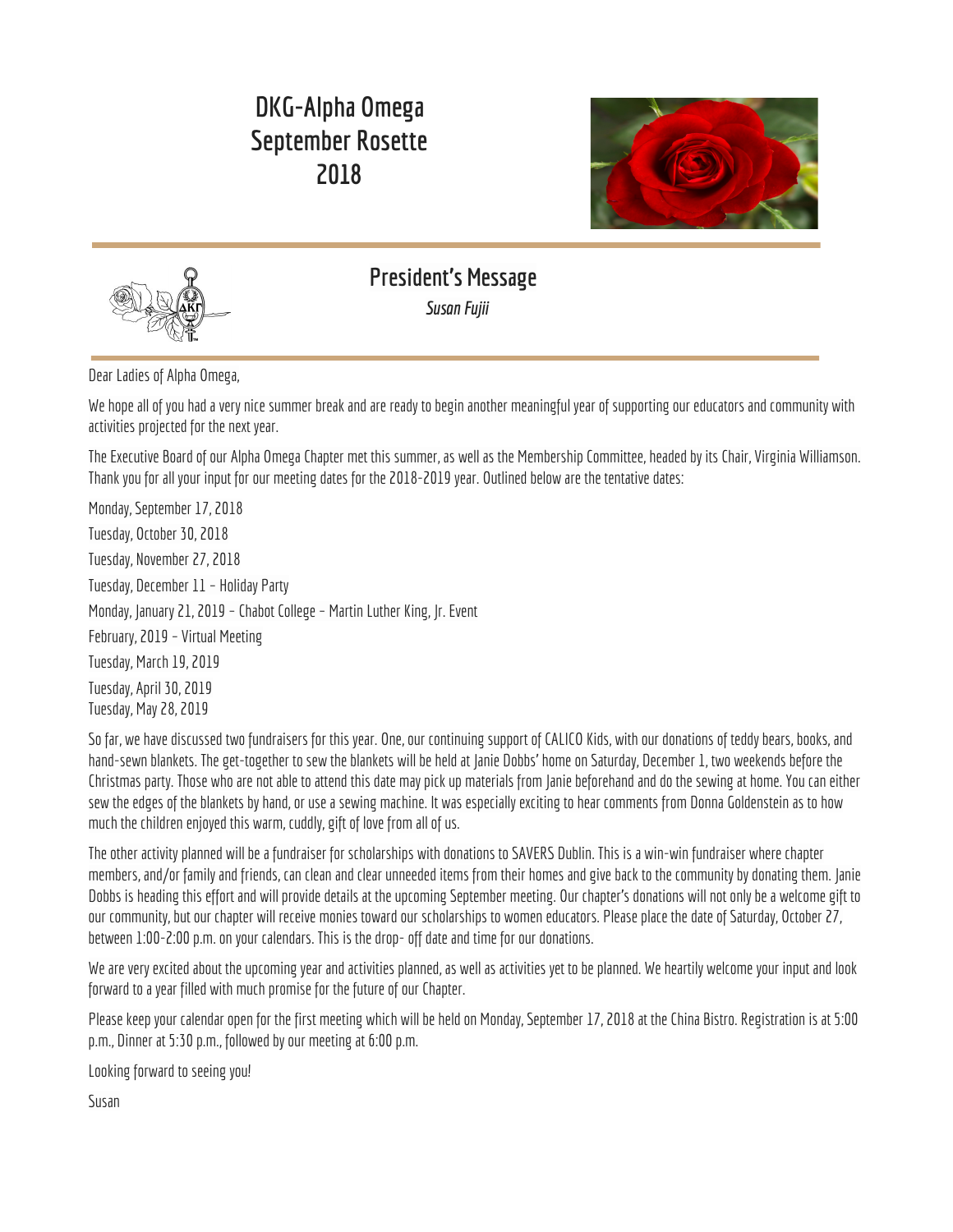**MEMBERSHIP** It's Dues Time! DUE

**\$\$DUES\$\$are due by October 1, 2018. Active members =\$89; Reserve members =\$49. Please send check payable to Alpha Omega to Nonnie Moore, 3309 Streamside Circle #303, Pleasanton, CA 94588.**

**Questions? Nonniemoore303@gmail.com or 510-507-2944.**

**Thank you for supporting Alpha Omega!**



## **The Penne Ferrell Fund Literacy Award Application Due November 1**

DKG California, through the "Support Team for Emerging Professionals" (STEP) committee, awards money each year to beginning teachers to helpthem build their classroom libraries. This award is knownas the **PenneFerrellFund Literacy Award**. A bequest to DKG California from the estate of Penne Ferrell was the basis for the establishment of this award. Penne was an outstanding member of Epsilon Omicron Chapter in Orange County. A dedicated teacher and a lover of books, Penne instilled the joy of teaching in the many new teachers she mentored, always encouraging enthusiasm and excellence in being an educator.

If you know a woman educator who is in her first through third year of teaching, please consider submitting her name to receive an award for an amount up to but not exceeding \$200, intended to finance the cost of books, e-books, or readingapps. These *reading/literacy* resources are intended to supplement curriculum or for a classroom library.

## **The PenneFerrellFund Literacy Award Guidelines**

#### **Whois eligible toapply for the award and how often?**

- A non-Delta Kappa Gamma member
- A woman educator who is in her first through third year of assignment and who is a prospective Delta Kappa Gamma member An educator who has not been a prior recipient

#### **What does the award fund?**

- The award is intended to finance the cost of books, e-books, or reading apps. These *reading/literacy* resources are intended to supplement curriculum or for a classroom library.
- $\cdot$  A recipient may receive an award for an amount up to but not exceeding \$200.

#### **How are applicants notified after applying?**

- $\cdot$  A limited number of applications will be funded pending availability of funds. When the award application is approved or declined, the applicant will be notified by email from the committee.
- DKG members are encouraged to donate to the Penne Ferrell Fund regularly.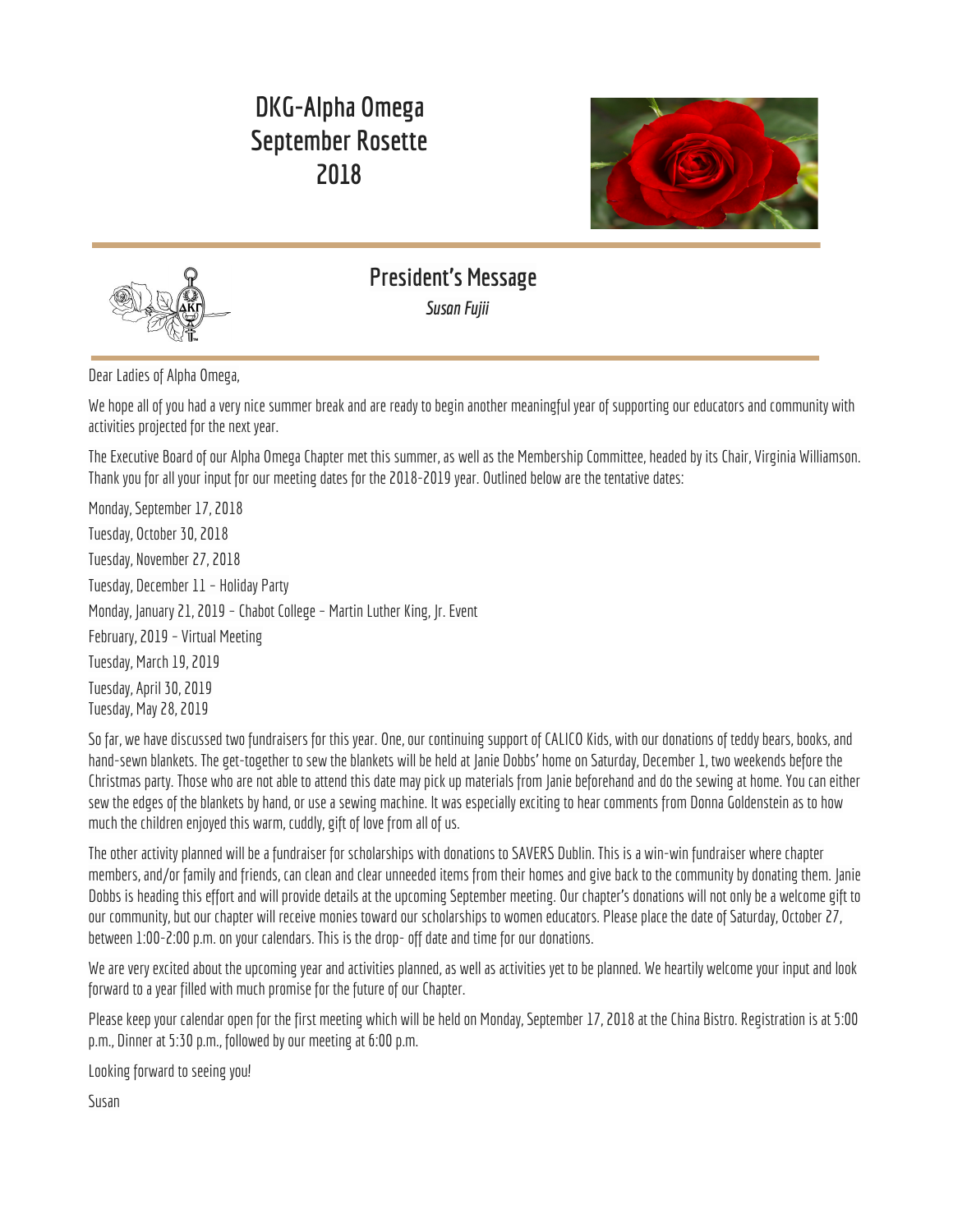#### **What is the Application Process?**

Applications must be submitted *electronically* at<https://goo.gl/forms/WCIhZ0rqY2WqRLsD3> Applicants must be recommended by a current DKG member. The information of the recommending DKG member and the applicant is required to complete the form. All fields must be completed in order to submit the application. Print a copy of the confirmation page for your records. If a confirmation page does not appear, your application has not been submitted. Applications are dueno later than **November 1**. Late applications willnot be considered. The state committee will review the application and determine the eligibility of the applicant. Selected awardees will receive an electronic letter of recognition and be funded in a timely manner. The certificate and award check should be presented to the awardee at a chapter/area event or at her place of employment. Photos of such events should be sent to the committee at dkgcastep1@gmail.com to be included in the convention presentation the first weekend in May. Recipients are required to email a photo of the resources funded by this award to dkgcastep1@gmail.com by the end of April. Recipients will be acknowledged in the DKG California Convention program.

Please consider recommending a beginning teacher for this award! Feel free to contact Virginia Williamson at 510-604-1744 or ginnydon@pacbell.net if you would like more information.



İ

## **Legislative Report** *Nancy* **Wales and Sandy Daly**

#### Welcome back everyone!

It's a new year, new beginnings, a clean slate. The political and legislative landscape is ever changing, ever worrying, and a real minefield for those of you working so hard in classrooms. I ran into this quote on Facebook and it needs to be shared.

"I disagree withyou. It doesn't meanI dislike youor that I'm mad at you. It just means that like you, Ihave my ownopinions. I won't treat you disrespectfully just because we share differing opinions. Give me the same respect."

If everyone from the President on down would just do this, our country would be much better off. The hatred and name calling and disrespect are terrible for our country.

Have you chosen your weapon yet? Some people want to give teachers guns. The Secretary of Education wants to use Federal funds to arm teachers! Those of us who have worked with struggling teachers know this is a recipe for disaster. Can every teacher always keep his/her temper in check? Do we have to wear holsters? The whole idea is appalling. Working teachers, retired teachers, teacher trainers must stand up and stop this from happening. Contact our Senators, Dianne Feinstein and Kamala Harris to voice your opinion on this important matter. Let you Congressional Representative know it, too. Now is not the time to be silent. I have included contact info at the end of this article.

Finally, this November is likely to be the most important election in your life. You must vote. You must help get others to vote. Women's rights are in serious jeopardy. Young women need to vote. There is no staying home. If all the eligible young women voted, they could control the elections and this country. JUST VOTE!

(202) 224-3841 (202) 224-3553

Senator Dianne Feinstein Senator Kamala Harris Nancy Pelosi (202) 225-4965 331 Hart Senate Office Building 112 Hart Senate Office Building Barbara Lee (202225-2661 Washington, DC 20510 Washington, D.C 20510 EricSwalwell (202) 225-5065 [www.feinstein.senate.gov](http://www.feinstein.senate.gov/) [https://www.harris.senate.gov/contact/email](http://www.feinstein.senate.gov/)

Nancy Wales **¬**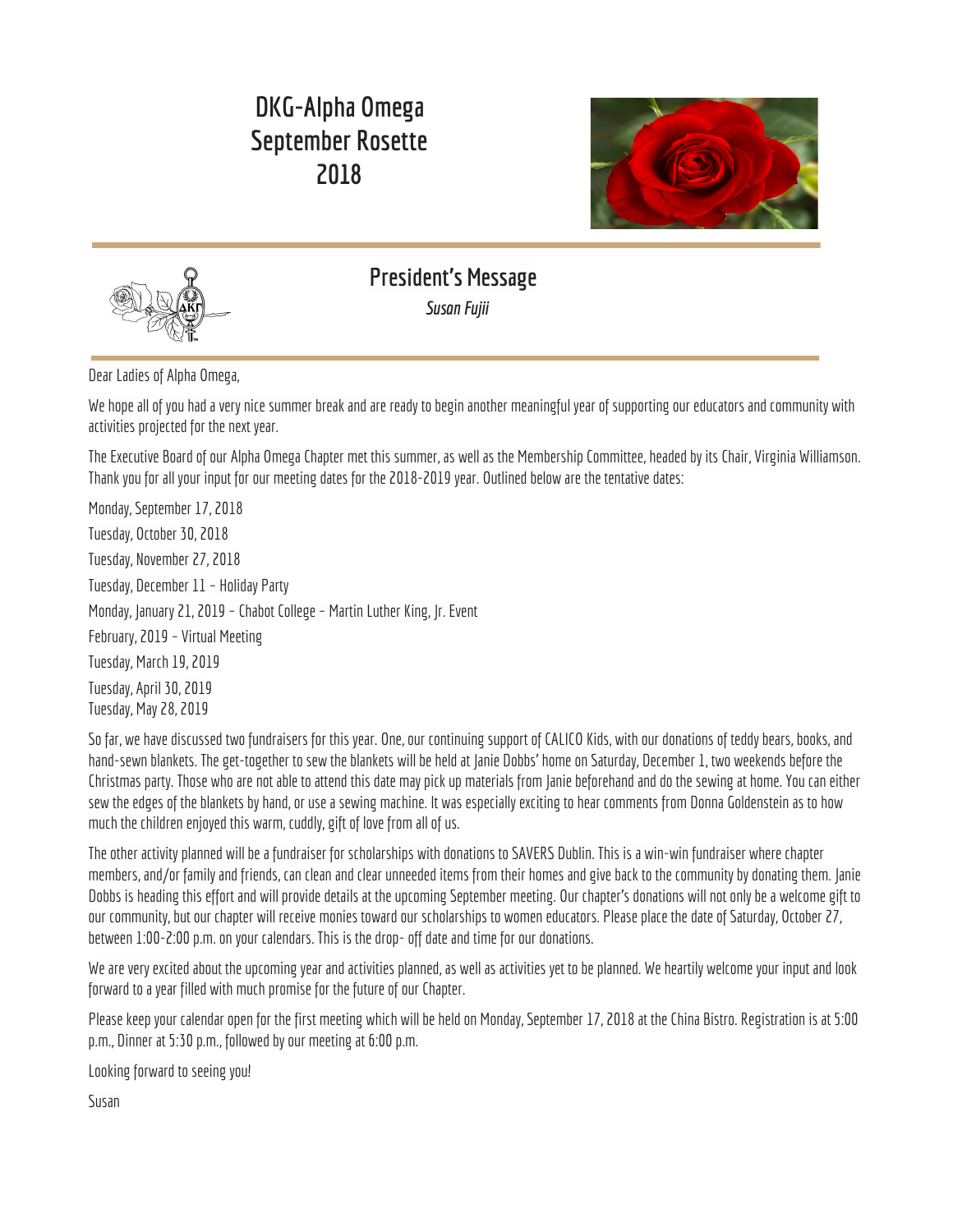

## **Book Notes** *Marilyn Baker-Madsen*

Following are my favorite reads of this summer:

Armor Towel's, A Gentleman In Moscow, is a compelling and beautifully told story about Count Alexander Rostov who is labeled an unrepentant aristocrat by a Bolshevik Tribunal in 1922 and is sentenced to house arrest in the luxurious Metropol hotel in Moscow. He is made to vacate his opulent suite of rooms and to move to small attic quarters in the hotel where he lives out the rest of his days. This charming novel boasts a cast of well-developed characters that people the passing decades as Rostov makes a whole world out of his hotel confinement and limited circumstances during the thirty year saga. Just the right amount of historical background is incorporated into the book that chronicles the conditions and changes in Russia following the Revolution. The finely composed book is structured with chapters advancing by a doubling principle  $-1$  day after the arrest, 2 days, 5 days, 10 days, 3 weeks, 6 weeks, 3 months, etc. This charming story of Count Rostov, an indomitable man of erudition and wit, unfolds wonderfully as new opportunities and adventures present themselves to him over the years.

Andy Weir, the best-sellingauthor of **The Martian**, is back witha techno-thriller **Artemis**. This action-packednovel takesplace inthe late 2080's and is set in Artemis, the only city on the moon. Jasmine "Jazz" Bashara, the protagonist, has debts and her job as a porter barely covers the rent on a sleep pod, so she smuggles contraband on the side to help ends meet. Jazz has a chance to get out of her meager circumstances when she is offered a lucrative award if she is willing to commit the perfect crime. Pulling off the heist is just the start of a brick wall of problems she runs into as she discovers a conspiracy for control of Artemis. Her only chance of survival is dependent on a calculated move even riskier than the first. This heist story is a fast paced adventure with all the fascinating scientific explanations that peppered The Martian which I liked better than Artemis; however, I enjoyed the book and think it would make asgood, ifnot better, movie than**The Martian**.

Worldwide bestsellingauthor, Ruth Ware, adds **The Death of Mrs. Westaway**, to the list ofher first three books, **In a Dark, Dark Wood**, **The Woman in Cabin 10** and **The Lying Game**. This latest book continues Ware's signature suspenseful style. Thispsychological thriller washard to put down. The cast of intriguing characters swirl through dark and menacing situations with suspense growing with each new revelation. Just when you think you know "who done it," the plot twists and turns in new and ever darkening intrigues. The heroine, "Hal" (Harriet Westaway) is at the end of her ability to cope following the death of her mother and a growing debt to a shyster who is sending thugs to threaten her for more money. When she receives a letter about a possible substantial inheritance, Hal jumps at the chance to change her dire circumstances even though she knows that she is not the person for whom the letter was intended. We ride a roller coaster of emotions with Hal as she attempts the most impossible deception. This was my first Ware book and quite the page-turner. I will certainly read the first three of her novels!



Ĵ

**Committee News** *What are weup to?*

## **FUNDRAISER**





**¬**

**SAVE THE DATE! October 27, 2018 1:00 – 2:00**

Ĵ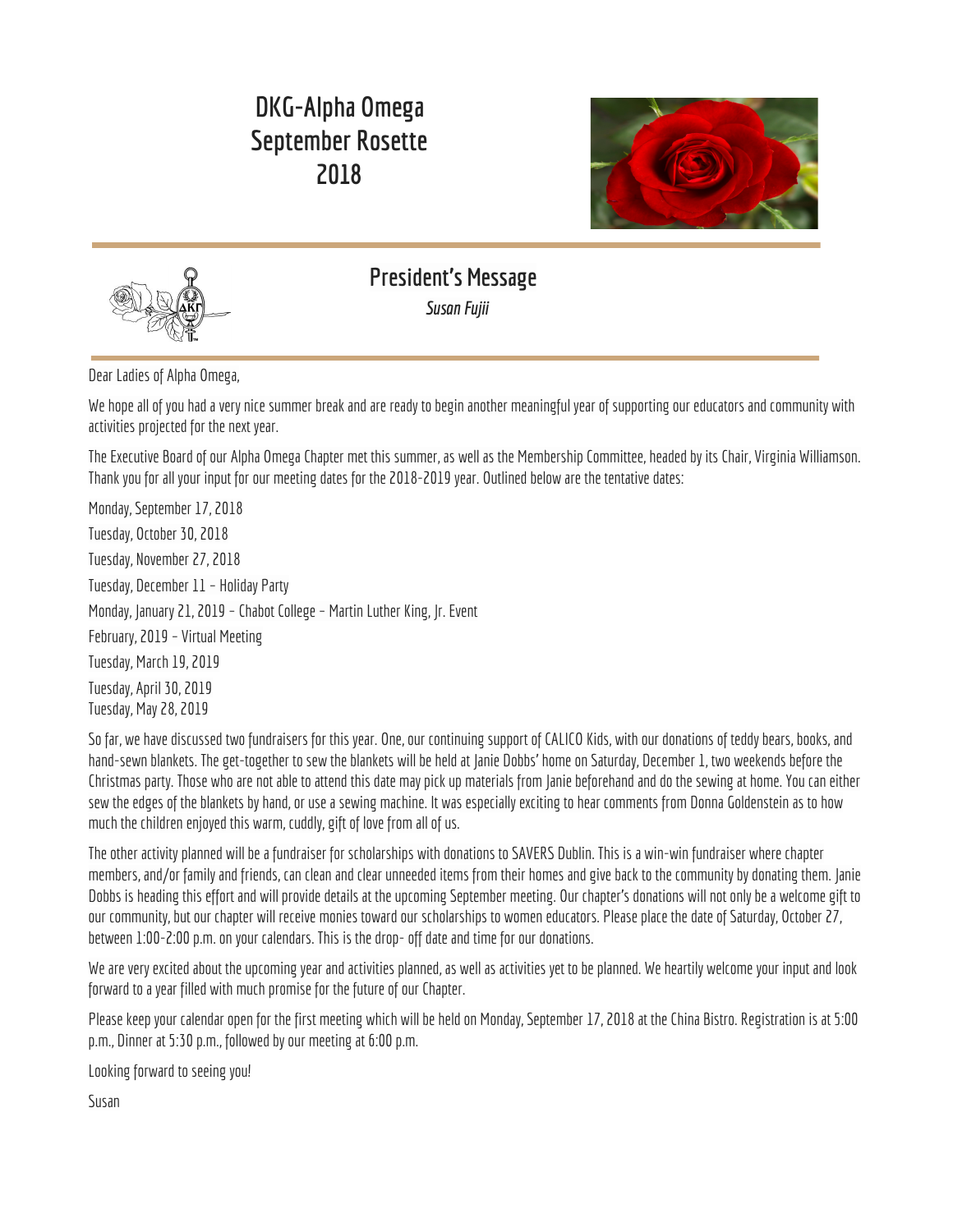#### **Drop off location: Dublin Savers 7117 Regional St., Dublin**

#### **DON'T COLLECT BOOKS**

They only pay \$0.02/pound for books AND they must be in a separate box.

#### **DON'T COLLECT LARGE ITEMS**

Anything that doesn't fit in a 20" x 20" box will only net us  $5 \oplus$  per item.

Decide whether or not you will drop off your own bags and boxes at Dublin Savers between 1:00-2:00 If you don't drive your own items to Dublin Savers, you will have to arrange to drop off your items or have them picked up by one of the volunteer drivers.

Current volunteer drivers are Susan Fujii, Virginia Williamson, Susan Levy and Janie Dobbs. Contact one of us and we will can make arrangements. All drivers will want the items BEFORE the drop-off date, October 27.

#### **START PRE-COLLECTING NOW! TELL YOUR FRIENDS,FAMILY & NEIGHBORS NOW TO START SAVING CLOTHES, ETC FOR YOU!**

**See the flyer below to know what tocollect!**

**Questions? Callor email Janie Dobbs - 925-413-7553 or [janie.dobbs@aol.com](mailto:janie.dobbs@aol.com).**

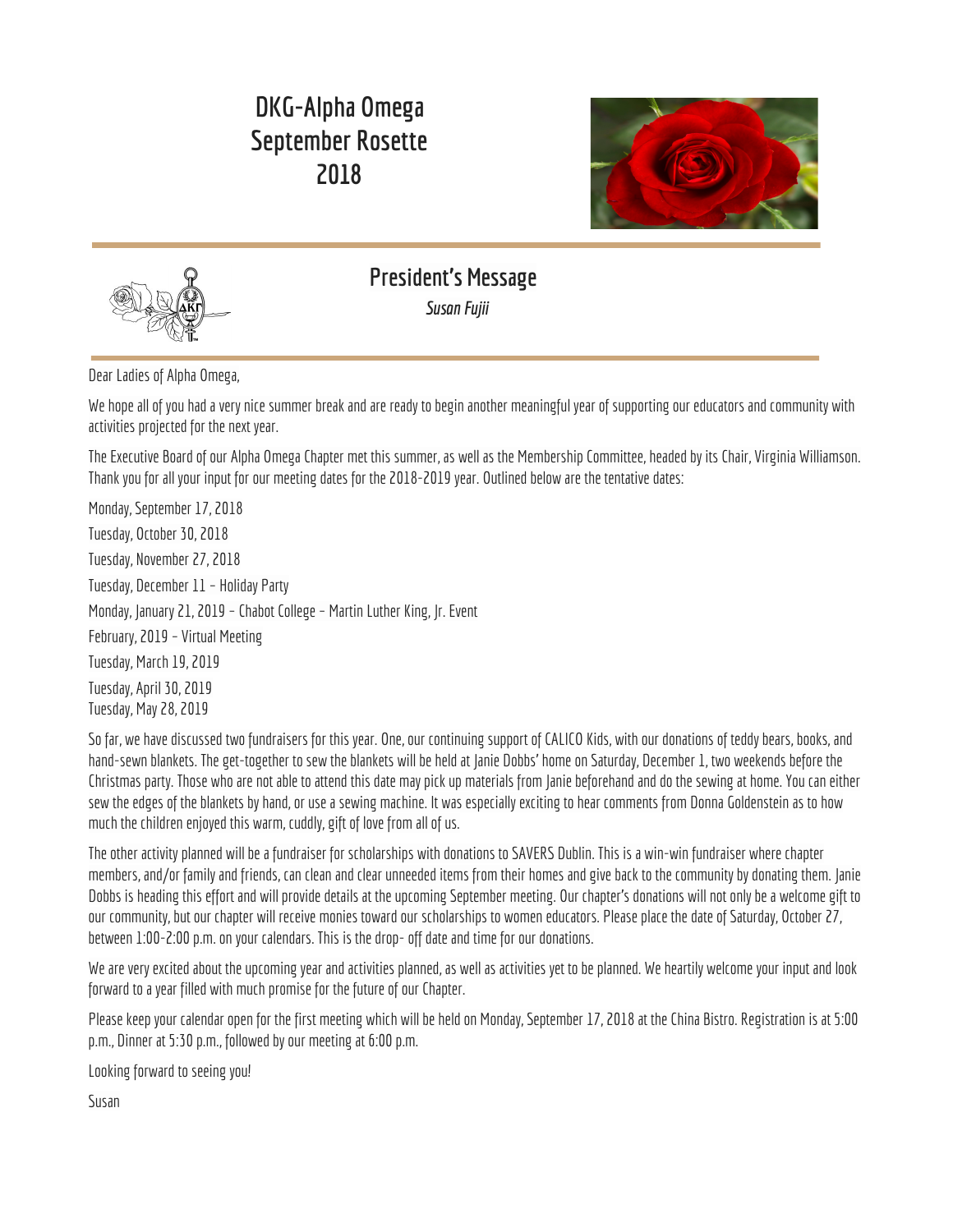## **Alpha Omega Chapter Calendar 2018 - 2019**



| September 17        | Chapter Meeting at Chef's Experience China Bistro                                                                                                                                                    |
|---------------------|------------------------------------------------------------------------------------------------------------------------------------------------------------------------------------------------------|
| October 27          | Chapter Fundraiser -Dublin Savers, 7117 Regional St.,, Dublin from 1:00-2:00<br>If you can't drop off the items you collected, contact a driver and arrange to have them<br>take your items for you. |
| October 30          | <b>Chapter Meeting</b>                                                                                                                                                                               |
| November 1          | Penne Ferrell Fund Literacy Award<br>Deadline for Submission                                                                                                                                         |
| November 27         | <b>Chapter Meeting</b>                                                                                                                                                                               |
| December 1          | Blanket Making Party at Janie's                                                                                                                                                                      |
| December 1          | Distinguished Career/Professional Service Award<br>Deadline for Submission                                                                                                                           |
| December 1          | Distinguished Service to DKG California<br>Deadline for Submission                                                                                                                                   |
| December 11         | <b>Tentative Holiday Party</b>                                                                                                                                                                       |
| December 31         | Scholarship Grants/Awards<br>Deadline for Submission                                                                                                                                                 |
| January 21          | Chabot College - Martin Luther King, Jr. Event                                                                                                                                                       |
| February            | <b>Chapter Virtual Meeting</b>                                                                                                                                                                       |
| March 1             | Chapter Service Award<br>Deadline for Submission                                                                                                                                                     |
| Tuesday. March 19   | <b>Chapter Meeting</b>                                                                                                                                                                               |
| Tuesday, April 30   | <b>Chapter Meeting</b>                                                                                                                                                                               |
| May 3-5             | California Convention in Burlingame                                                                                                                                                                  |
| Tuesday, May 28     | <b>Chapter Meeting</b>                                                                                                                                                                               |
| Thursday, August 15 | Hayward Third Thursday Street Party                                                                                                                                                                  |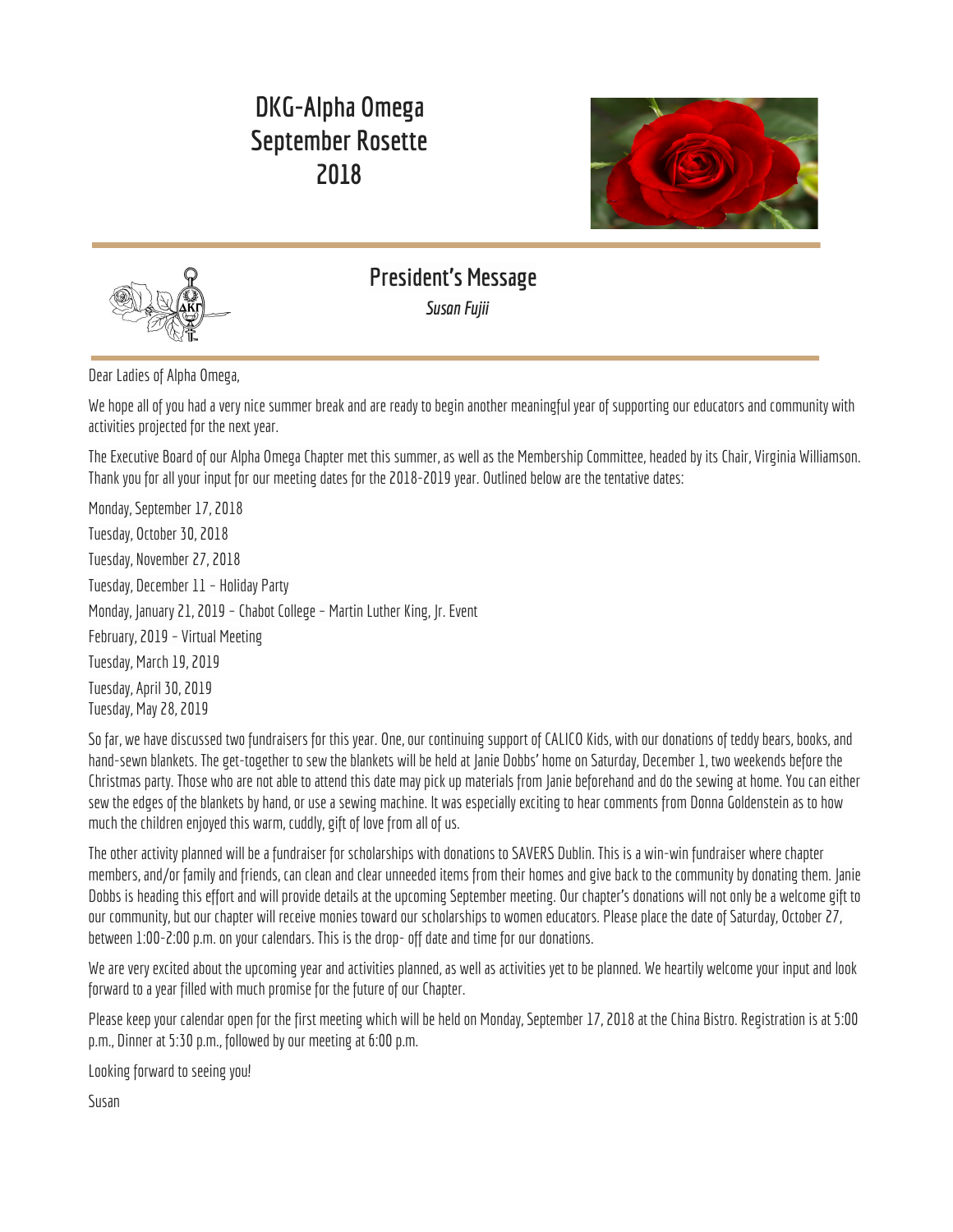

## **The Delta Kappa Gamma Society International SEVEN PURPOSES**

- 1. To unite women educators of the world in a genuine spiritual fellowship;
- 2. To honor women who have given or who evidence a potential for distinctive service in any field of education;
- 3. To advance the professional interest and position of women in education;
- 4. To initiate, endorse, and support desirable legislation in the interests of education and of women educators;
- 5. To endow scholarships to aid outstanding women educators in pursuing graduate study and to grant fellowships to women educators from other countries;
- 6. To stimulate the personal and professional growth of members and to encourage their participation in appropriate programs of action;
- 7. To inform the membership of current economic, social, political, and educational issues to the end that they may become intelligent, functioning members of a world society.



## **Best Wishes to our Member Birthday Gals!**



 Donna Goldenstein 1 Mary Kincaid Nonnie Moore 2 NormaSakamoto SusanFujii 24 Nancy Wales Jeanne Lycett 25 Norine Dolyniuk Nancy Christensen Jean Groth

# **August Celebrations September Celebrations**

ĵ